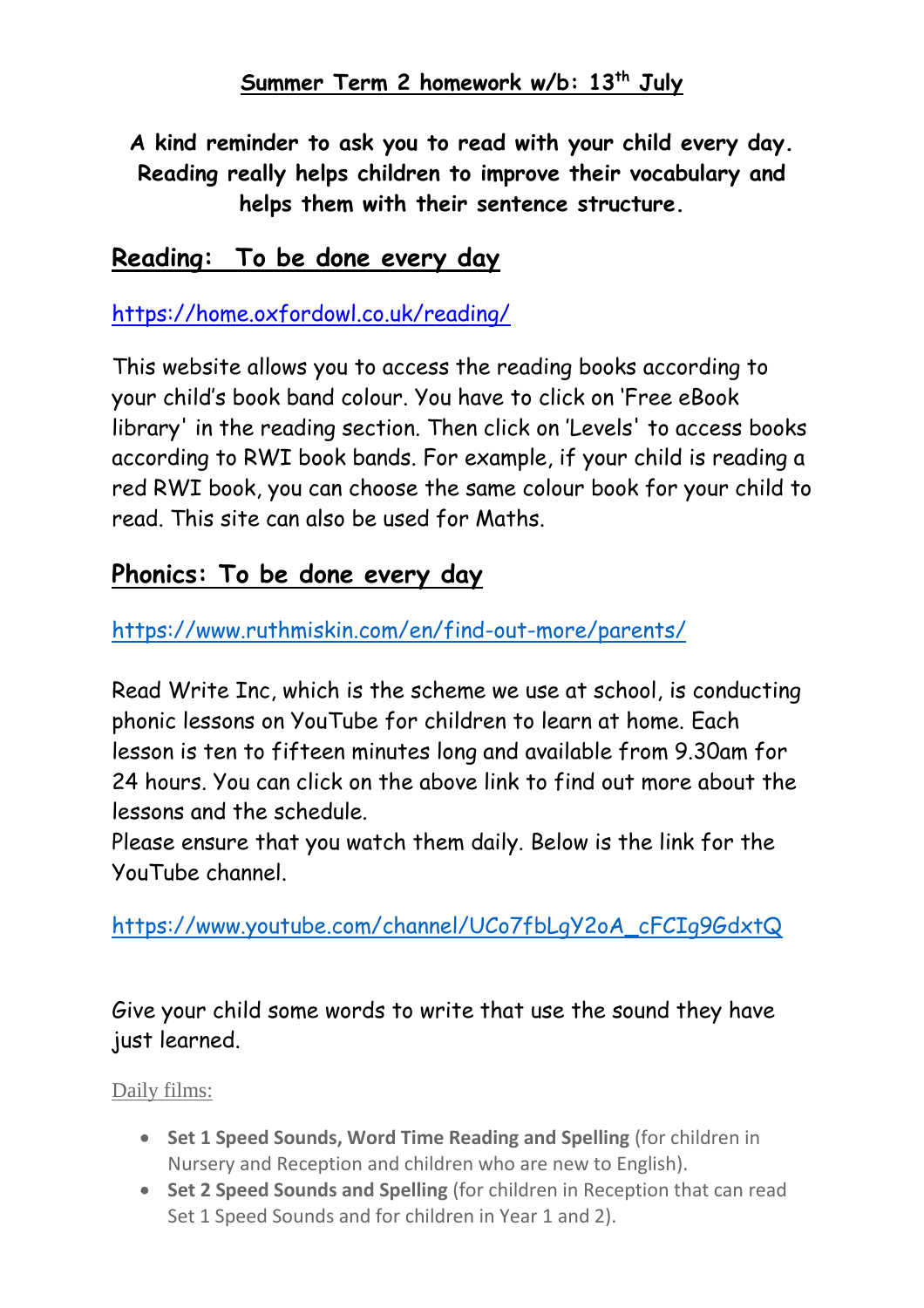- **Set 3 Speed Sounds and Spelling** (for children in Year 1 and 2 that can read Set 2 Speed Sounds).
- **Read longer words**: for children who can read Set 3 sounds and words confidently.
- **Read Red Words 1**: for children who are reading Red, Green, Purple, Pink and Orange Read Write Inc. Storybooks. Many children are able to read these in Reception.
- **Read Red Words 2**: for children who are reading Yellow, Blue and Grey Read Write Inc. Storybooks. Many children are able to read these in Y1.
- **Read and Hold a Sentence 1**: reading and writing practice for children reading Green, Purple, Pink and Orange Read Write Inc. Storybooks. (For children reading and writing with Set 1 sounds confidently and learning Set 2 sounds.)
- **Read and Hold a Sentence 2**: reading and writing practice for children reading Yellow, Blue and Grey Read Write Inc. Storybooks. (For children reading and writing words with Set 2 sounds confidently and learning Set 3 sounds.)

### Storytime with Nick

You can watch Storytime with Nick; films of well-loved stories read by Nick Cannon, a trained actor, teacher and trainer and a wonderful storyteller.

There are 20 fabulous stories available on the YouTube channel; perfect for storytime in YR, Y1 and Y2.

[https://www.youtube.com/watch?v=rdSMNBIn0ew&list=PLDe74j1F5](https://www.youtube.com/watch?v=rdSMNBIn0ew&list=PLDe74j1F52zQ51fqNpKV07E71knNl8HFn&index=2&t=0s) [2zQ51fqNpKV07E71knNl8HFn&index=2&t=0s](https://www.youtube.com/watch?v=rdSMNBIn0ew&list=PLDe74j1F52zQ51fqNpKV07E71knNl8HFn&index=2&t=0s)

You can also revise your phonics by playing phonics games on Phonics Play.

<https://new.phonicsplay.co.uk/>

# **Maths Measurement**

This week we will be learning about measurement. Children will need to be familiar with/ exposed to the following vocabulary: Length: How long something is.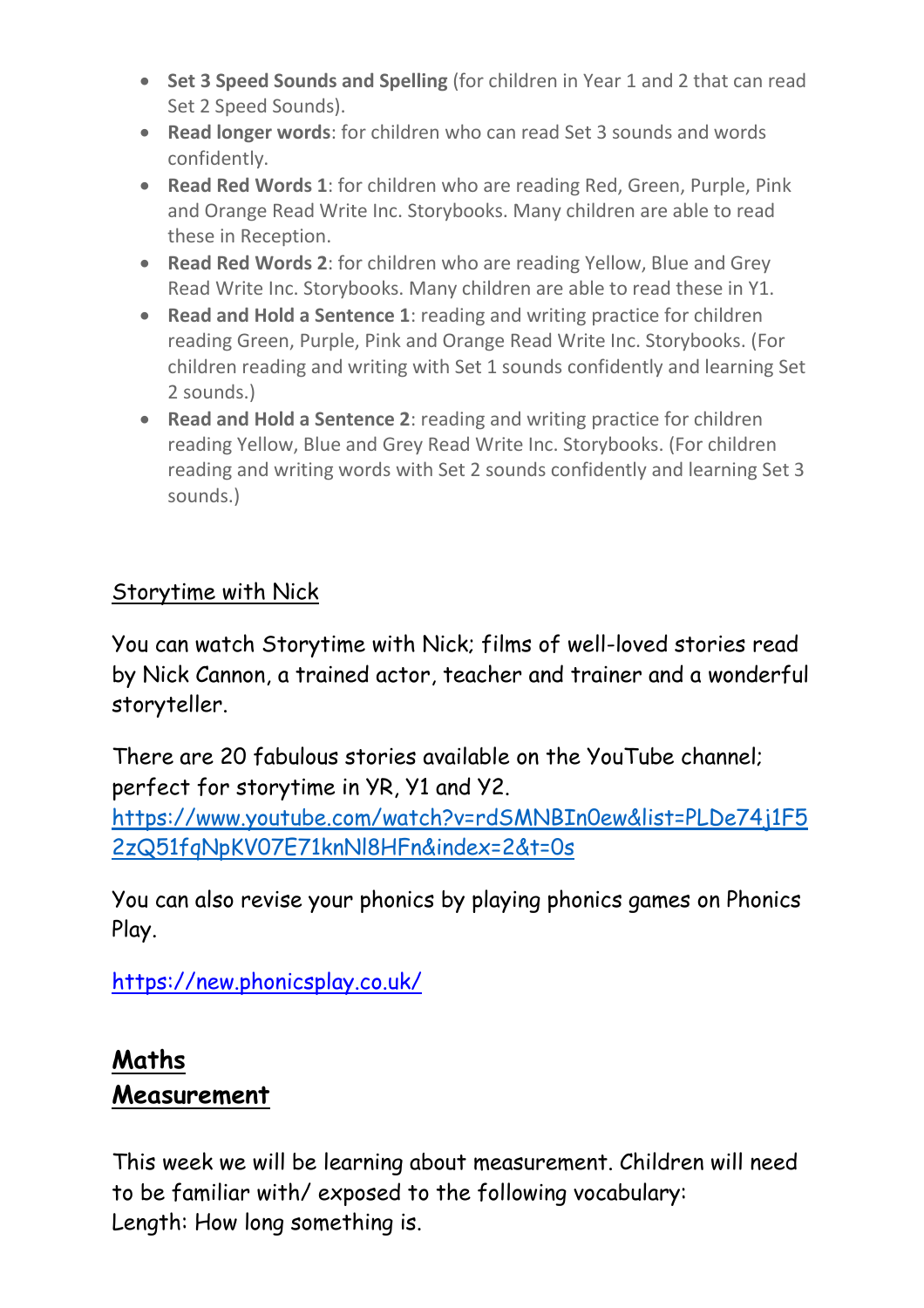Height: How tall something is. Longer and shorter: In relation to length Taller and shorter: In relation to height Wider and narrower: In relation to length/breadth Weight: how heavy something is. Heavier/lighter: In relation to weight. Capacity: Full/empty

#### Length:

Use real life objects such as lego, beads, dried pasta, ribbons etc. Make 2 lines of objects and ask which is longer/shorter. Ask children to explain why e.g. there are 4 bricks in this line and 5 in this line. Continue this activity using a variety of lengths to ensure vocabulary is fluent. You could then ask your child to use these objects to measure a length. For example, the table is 10 bricks long.

#### Height:

In relation to height children can use the above learning but use language such as taller and shorter. They could also go on to compare objects e.g. this is 10 bricks tall and this is 5 bricks tall. Ask which object is taller/shorter? Other ideas include who is the tallest in the house or the shortest.

#### Weight:

To learn about weight, encourage your child to hold objects in their hands and talk about which is heavier or lighter. Have the child demonstrate this physically by tilting so the heaviest item is lower and encourage vocabulary such as heavier and lighter.

#### Capacity:

Children already have an understanding of capacity in relation to full and empty. Have a few tumblers of water with different amounts in and discuss how they are different. Language should include, full/empty, near full, near empty etc. To extend this should you have a variety of tumblers/bowls of different shapes encourage children to pour the water from one to another to compare how full or empty they are. You can go onto the discuss how even though it is the same amount of water tumblers have different capacity and can hold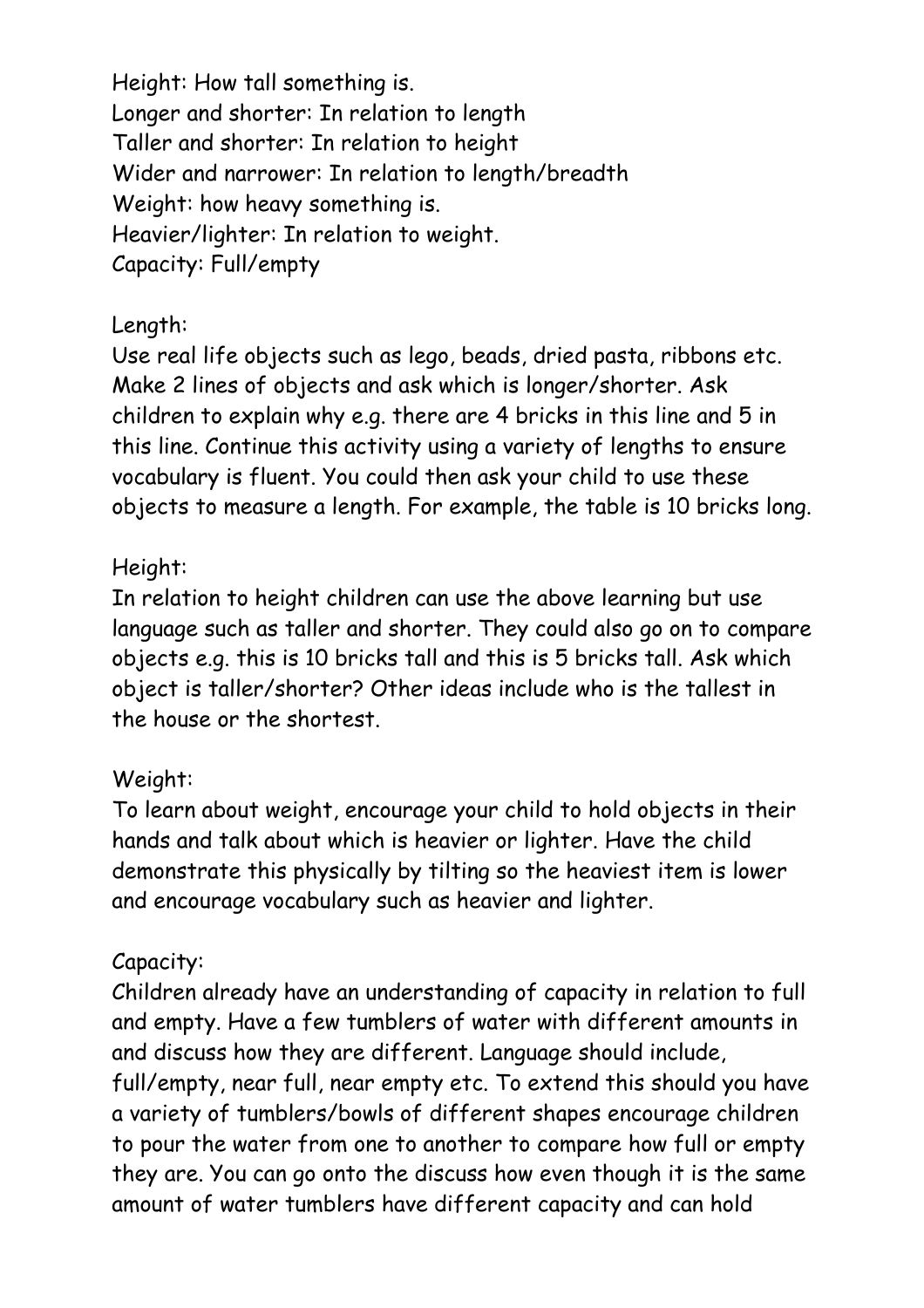different amounts. Encourage discussion as to why they think this changes. Language such as tall, thin, narrow, wide and shallow could be introduced.

Key questions: Which is taller? How do you know this is shorter? Why do you think this is heavier? Which glass is the most full?

Challenge: Children could put tumblers into order from fullest to empty.

## **Writing**

This week we will be talking about the future and what will happen from September with their progression into year 1.

Watch this video on YouTube called The Cautious Caterpillar: [https://www.youtube.com/watch?v=-zcqzXFG\\_ng](https://www.youtube.com/watch?v=-zcqzXFG_ng)

Throughout the story, pause and ask how the caterpillar was feeling and why.

Ask how your child is feeling about moving into year 1 and compare feelings to the story they have just heard.

Discuss what will be different and what will be the same in Year 1. Explain that although there will be a different classroom, teacher and the lessons might feel a little different, all of their friends will be moving to year 1. So their friends and uniform will not change.

Discuss what they are looking forward to and what lessons they are excited about. Ask whether there is anything that they are worried about, should there be worries discuss how these can be overcome. Use the below picture to complete and colour.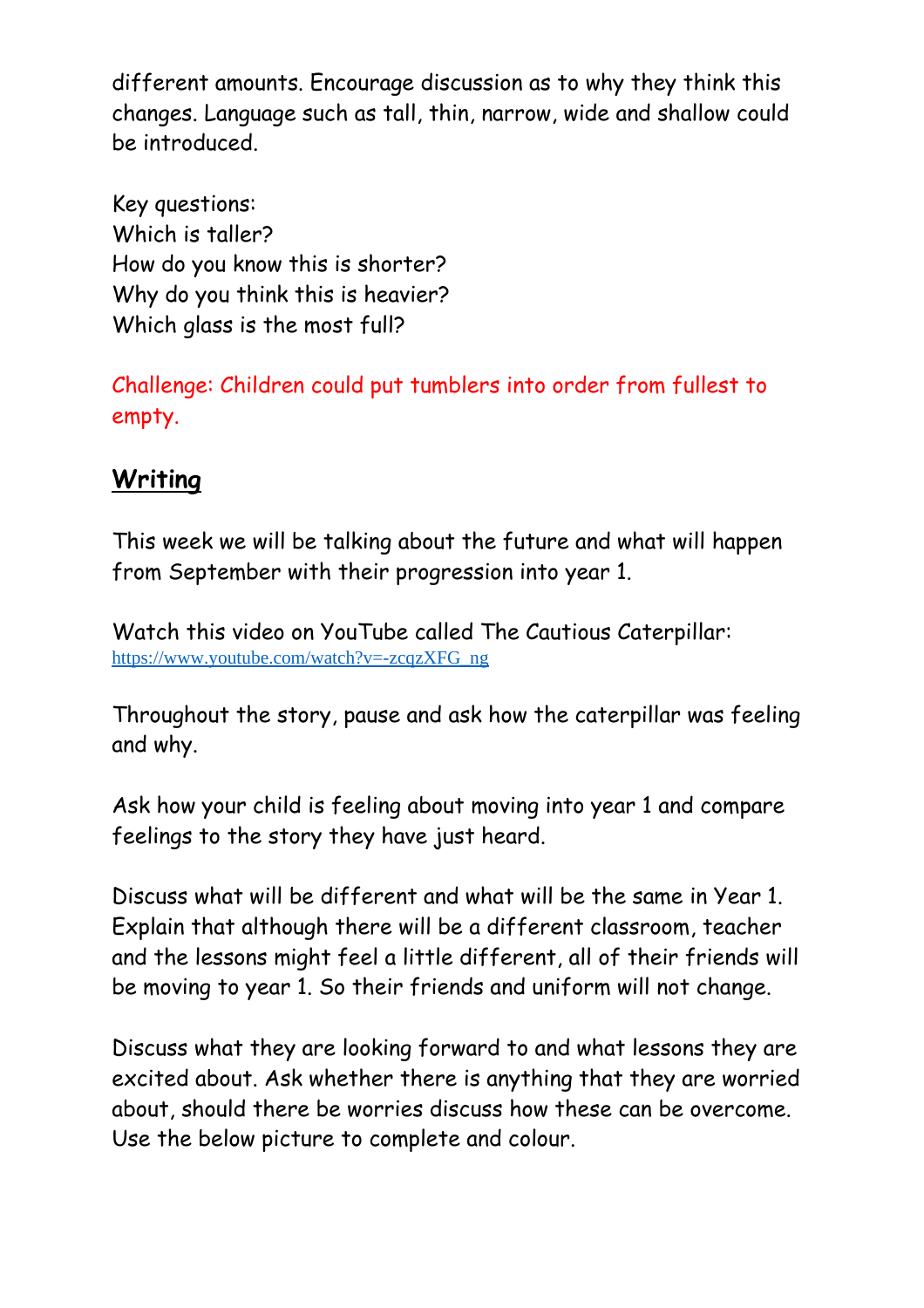

## **Understanding the world**

#### **Signs of summer.**

We are going to think about two seasons this week and compare them. Discuss summer and talk about the weather, the activities, the clothes, the food and drink that we associate with summer. Then discuss the same details but for winter. How are they the same and how are they different?

Have the children draw a picture of summer and a picture of winter labelling all the details that they can.

They could write sentences such as: Summer is \_\_\_\_\_\_\_\_\_\_ but winter is \_\_\_\_\_\_\_ I wear \_\_\_\_\_in summer but I wear \_\_\_\_\_\_in winter.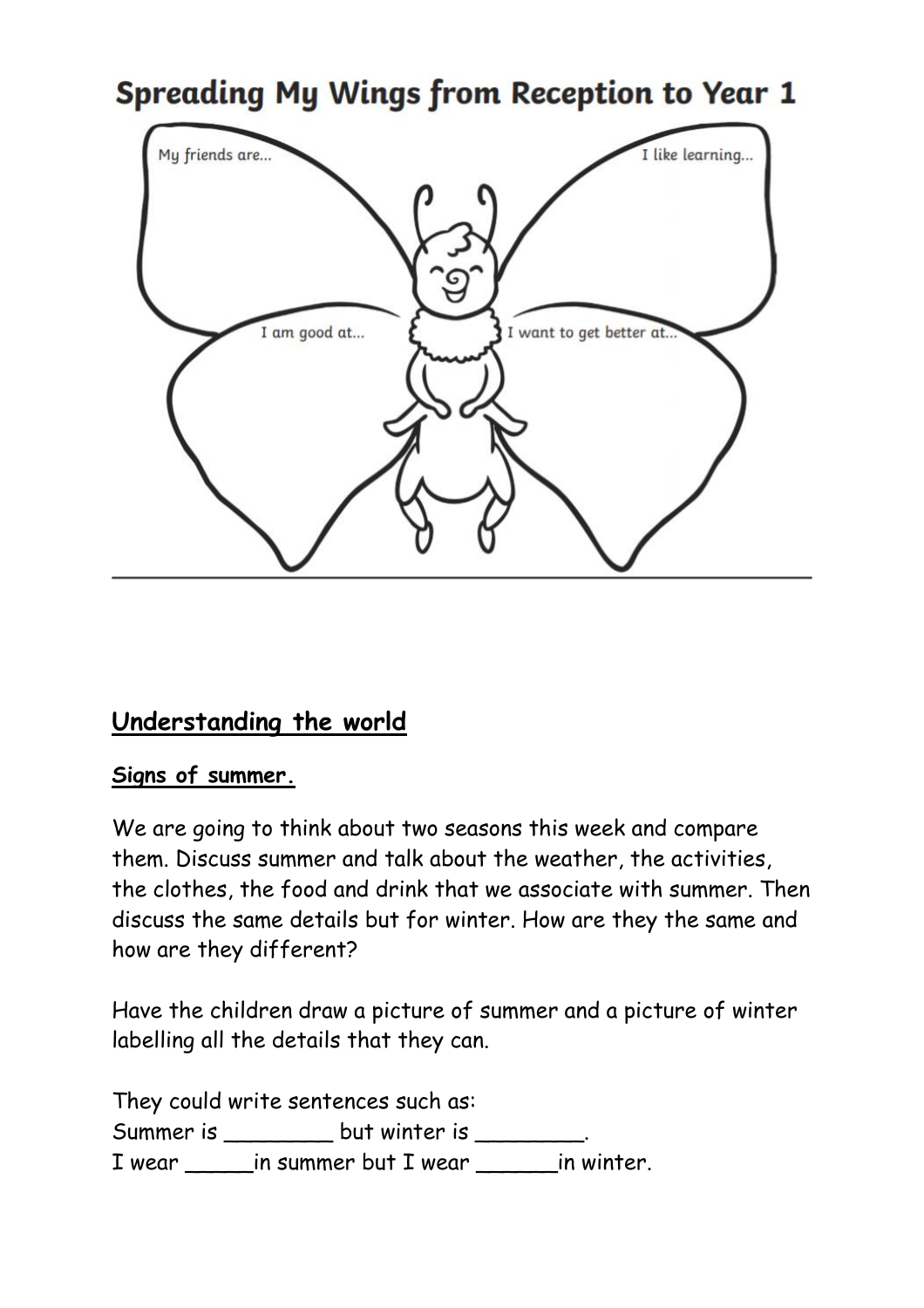## **Purple Mash**

**Please note that we monitor purple mash usage and would love to see as much interaction as possible to help with children's engagement during this difficult time.** 

#### **My Garden**

You can use all of the patterns to create a wonderful summer garden and please do not forget that you need to write a sentence to say why you like summer underneath your picture.

Go to Purple Mash and look in the '2Do' section for your task. If you can't find it, look in the 'Alerts' section

This needs to be handed in by 19<sup>th</sup> July to be marked.

Other Useful Websites:

- 1. <https://www.topmarks.co.uk/maths-games/3-5-years/counting>
- 2. [https://new.phonicsplay.co.uk](https://new.phonicsplay.co.uk/)
- 3. <https://www.twinkl.co.uk/home-learning-hub>
- 4. <https://whiterosemaths.com/homelearning/early-years/>

(This is an excellent resource and is the scheme of learning that we use in school for Maths learning. Please give some of their ideas a go!)

5. PE with Joe – search for this on YouTube for your daily PE